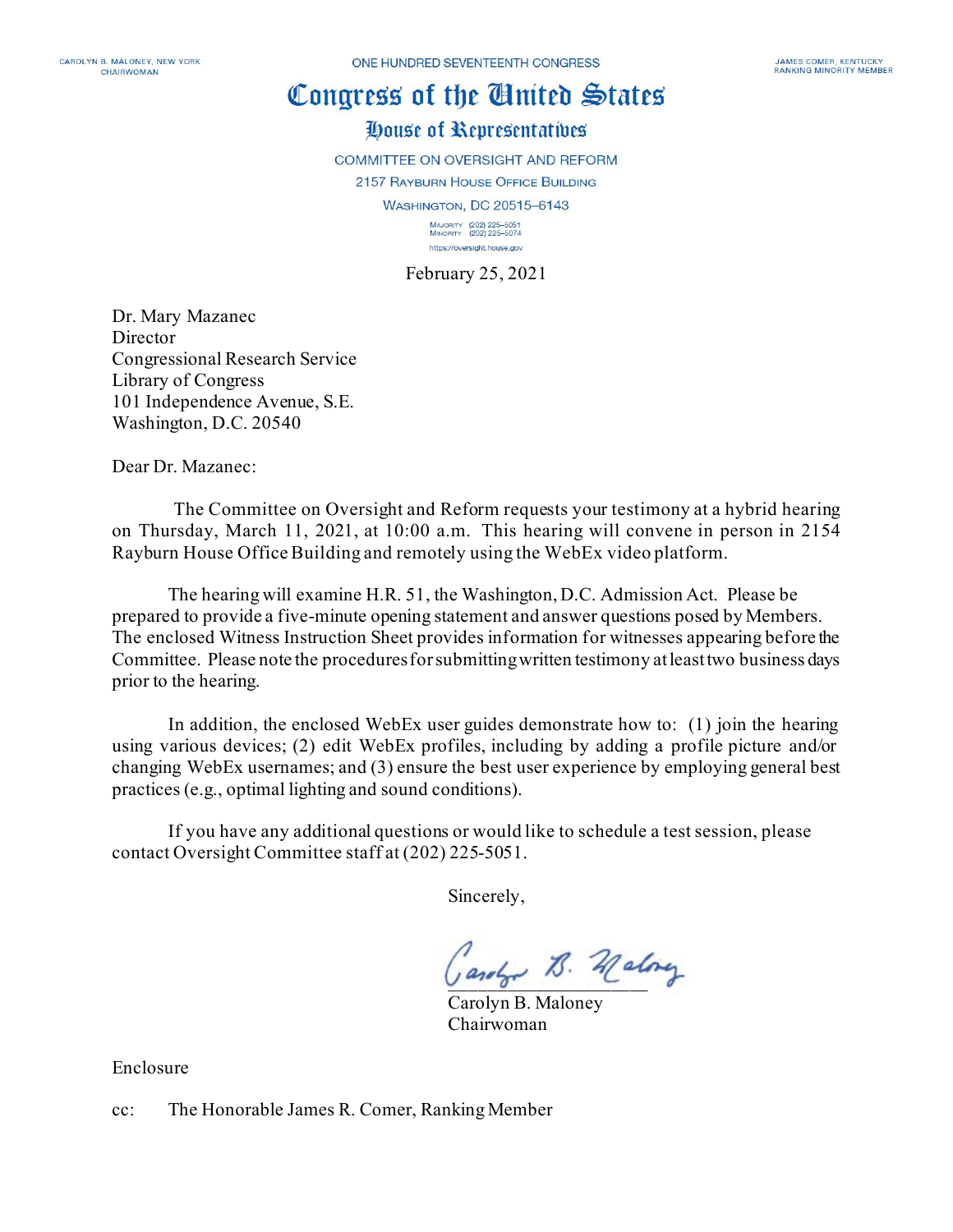#### **Committee on Oversight & Reform Witness Instruction Sheet**

- 1. Witnesses should provide their testimony, biography, and "Truth in Testim[ony"](mailto:at%20Joshua.Zucker@mail.house.gov,) [disclosure and certification form](mailto:at%20Joshua.Zucker@mail.house.gov,) via email to Oversight\_Clerks@mail.house.gov no later than 10:00 a.m. two business days prior to the hearing.
- 2. Witnesses should also provide a short biographical summary and include it with the electronic copy of testimony provided to the Clerk.
- 3. At the hearing, each witness will be asked to summarize his or her written testimony in five minutes or less in order to maximize the time available for discussion and questions. Written testimony will be entered into the hearing record and may extend to any reasonable length.
- 4. Written testimony will be made publicly available and will be posted on the Committee's website and the U.S. House of Representatives Document Repository. It is therefore recommended that personally identifiable information, such as addresses and phone numbers, not be included in the biographical information.
- 5. The Committee does not provide financial reimbursement for witness travel or accommodations. Witnesses with extenuating circumstances, however, may submit a written request for such reimbursements to Robin Butler, Financial Administrator, 2157 Rayburn House Office Building, at least one week prior to the hearing. Reimbursements will not be made without prior approval.
- 6. Witnesses with disabilities should contact Committee staff to arrange any necessary accommodations.
- 7. Please note that Committee Rule 16(b) requires counsel representing an individual or entity before the Committee or any of its subcommittees, whether in connection with a request, subpoena, or testimony, promptly submit a notice of appearance to the Committee. If this applies to you, please email the address above to acquire this form.

For inquiries regarding these rules and procedures, please contact the Committee on Oversight and Reform at (202) 225-5051.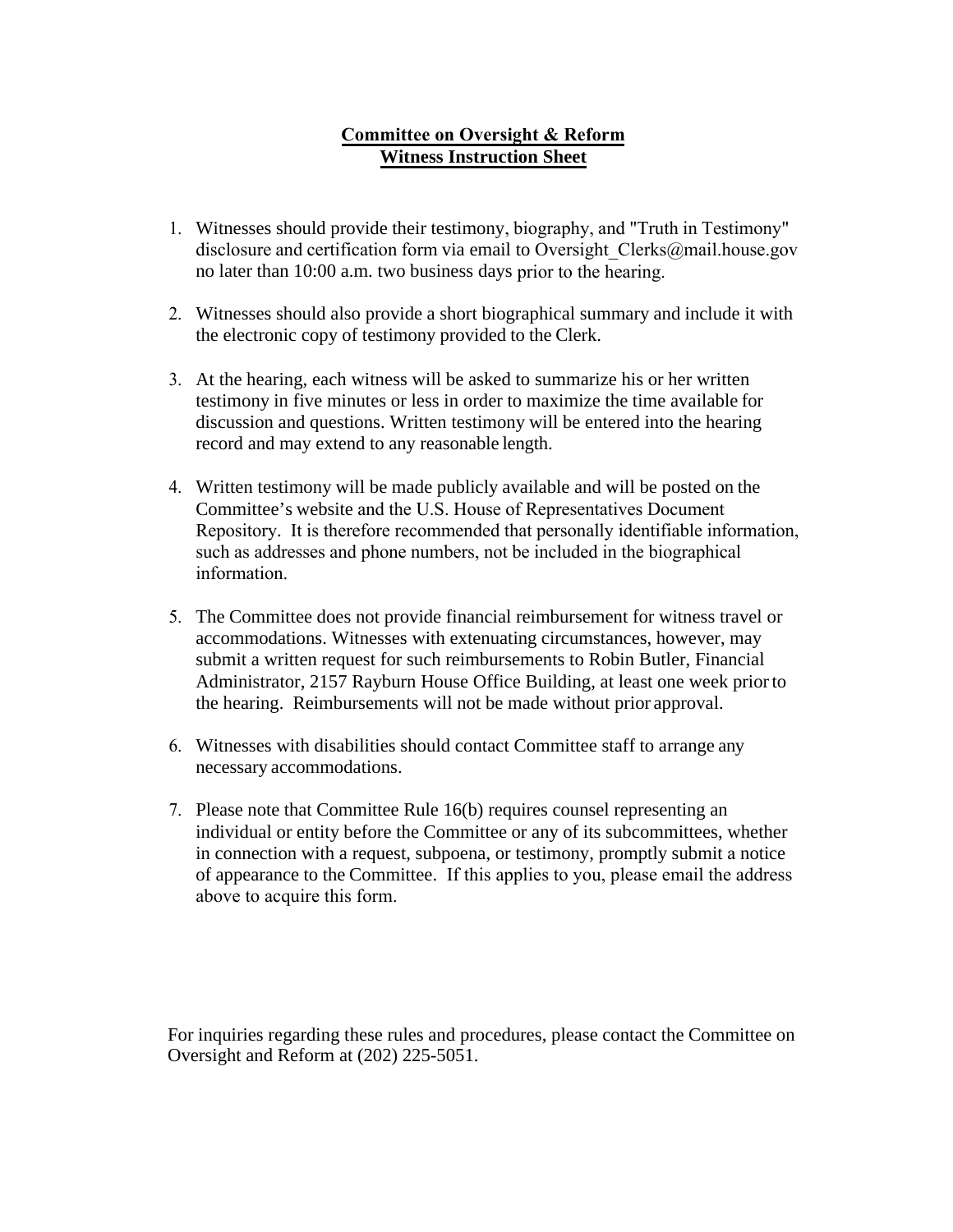## **Truth in Testimony Disclosure Form**

In accordance with Rule XI, clause 2(g)(5)\*, of the *Rules of the House of Representatives*, witnesses are asked to disclose the following information. Please complete this form electronically by filling in the provided blanks.

| <b>Committee: Oversight and Reform</b>                                                             |
|----------------------------------------------------------------------------------------------------|
|                                                                                                    |
| Hearing Date: March 22, 2021                                                                       |
| <b>Hearing Title :</b>                                                                             |
| H.R. 51: Making D.C. the 51st State                                                                |
|                                                                                                    |
|                                                                                                    |
| Witness Name: Mainon A. Schwartz                                                                   |
| Position/Title: Legislative Attorney                                                               |
| Witness Type: $\circledcirc$ Governmental $\circledcirc$ Non-governmental                          |
| Are you representing yourself or an organization? © Self<br>© Organization                         |
| If you are representing an organization, please list what entity or entities you are representing: |
| <b>Congressional Research Service</b>                                                              |

**If you are a non-governmental witness, please list any federal grants or contracts (including subgrants or subcontracts) related to the hearing's subject matter that you or the organization(s) you represent at this hearing received in the current calendar year and previous two calendar years. Include the source and amount of each grant or contract.** *If necessary, attach additional sheet(s) to provide more information.*

**If you are a non-governmental witness, please list any contracts or payments originating with a foreign government and related to the hearing's subject matter that you or the organization(s) you represent at this hearing received in the current year and previous two calendar years. Include the amount and country of origin of each contract or payment.** *If necessary, attach additional sheet(s) to provide more information.*